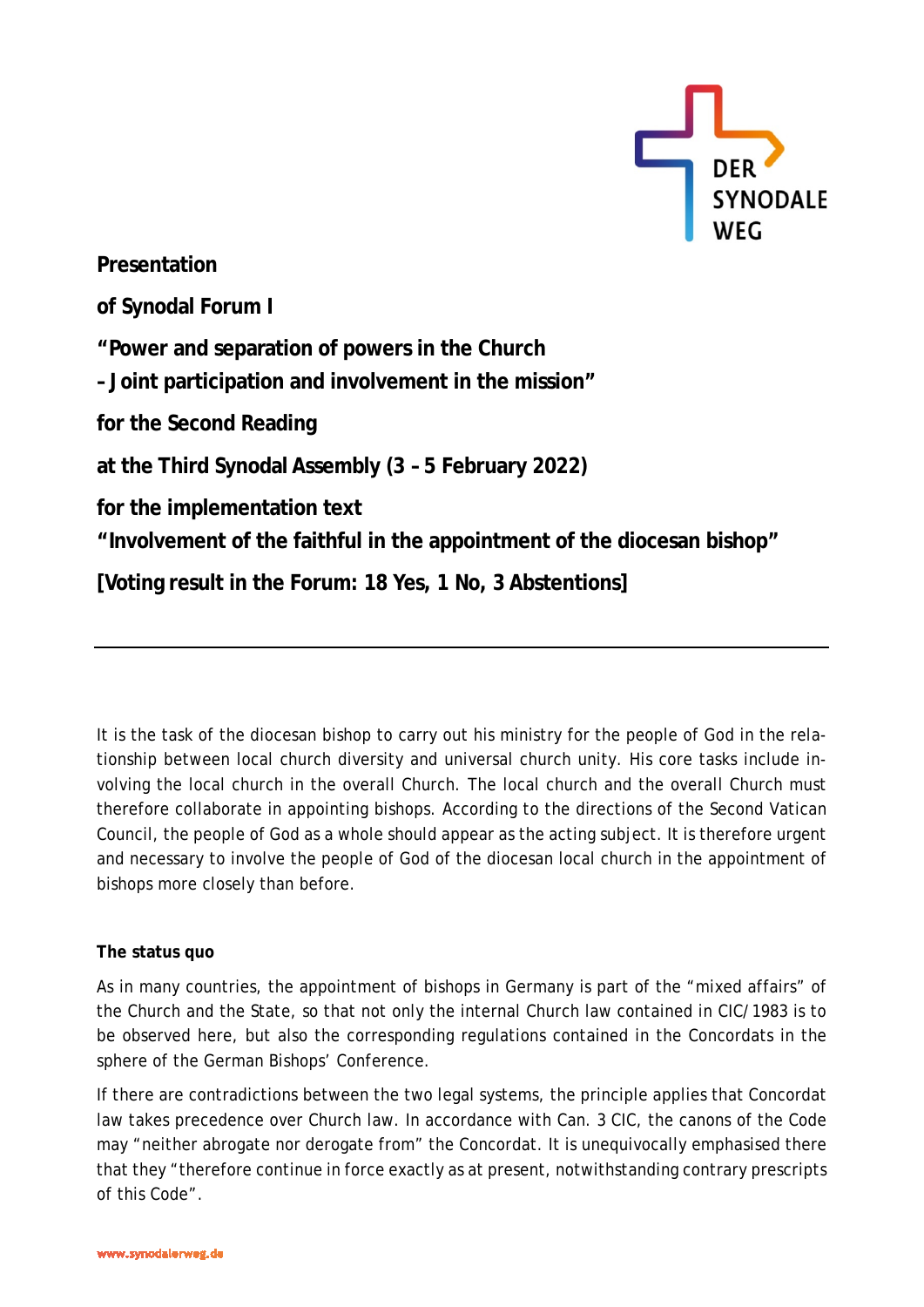The Church's law speaks in can 377 §1 CIC of two equal possibilities for the appointment of bishops: "The Supreme Pontiff freely appoints bishops or confirms those legitimately elected.". However, the second option is not discussed below, but only the Papal right of appointment, for which the bishops and Bishops' Conferences draw up lists of candidates according to complicated procedures. These are however not binding on the Pope.

According to the Concordats in the area of the German Bishops' Conference, the cathedral chapter and the bishops draw up lists of candidates for the Apostolic See, from which the Pope freely selects a bishop according to the Bavarian Concordat, and according to the Prussian and Baden Concordats draws up a list of three, from which in turn the respective cathedral chapter elects a bishop in a free and secret ballot. It should be noted here that, at the time of the conclusion of the Concordats, only the cathedral chapter existed as an advisory body to the bishop. Other advisory bodies have now been established, and these will be involved in appointing bishops in future, in the spirit of the Concordats.

## **The need for reform**

According to Church law, the respective diocesan people of God only have very limited participation, insofar as the Nuncio can also "seek individually and in secret the opinion of others from both the secular and non-secular clergy and from laity outstanding in wisdom" (can 377 §3). According to Concordat law, no rights of participation are provided for the faithful. Ecclesiologically, however, it would make sense to involve the entire people of God in the diocese – thus also priests outside the cathedral chapter, deacons, and above all the unordinated faithful among the people of God – in the bishop's appointment.

## **Participation of the diocesan people of God**

Under the Church's current law and Concordats, the following forms of participation are open to the diocesan people of God: a right of co-decision in the preparation of the list of candidates, and a right to be heard prior to the selection being made from the list of candidates. These two rights can be realised through a voluntary undertaking on the part of the respective cathedral chapter.

## **Recommended resolution**

A model regulation for the voluntary self-commitment of the respective cathedral chapters in the appointment of bishops shall be drawn up and issued. Therein, the cathedral chapters are recommended to commit themselves to observe the following procedure in the case of a pending appointment of a bishop: The Synodal Council of the diocese<sup>[1](#page-1-0)</sup> elects a body that has as many members as the cathedral chapter, and supports the chapter in exercising its rights in the process of appointing a bishop. The minimum criteria are:

The members of the body who are to be added are selected in a way that is as gender- and generation-appropriate as possible.

 $\overline{\phantom{a}}$ 

<span id="page-1-0"></span><sup>&</sup>lt;sup>1</sup> Cf. on this the implementation text "Joint consultation and decision-making".